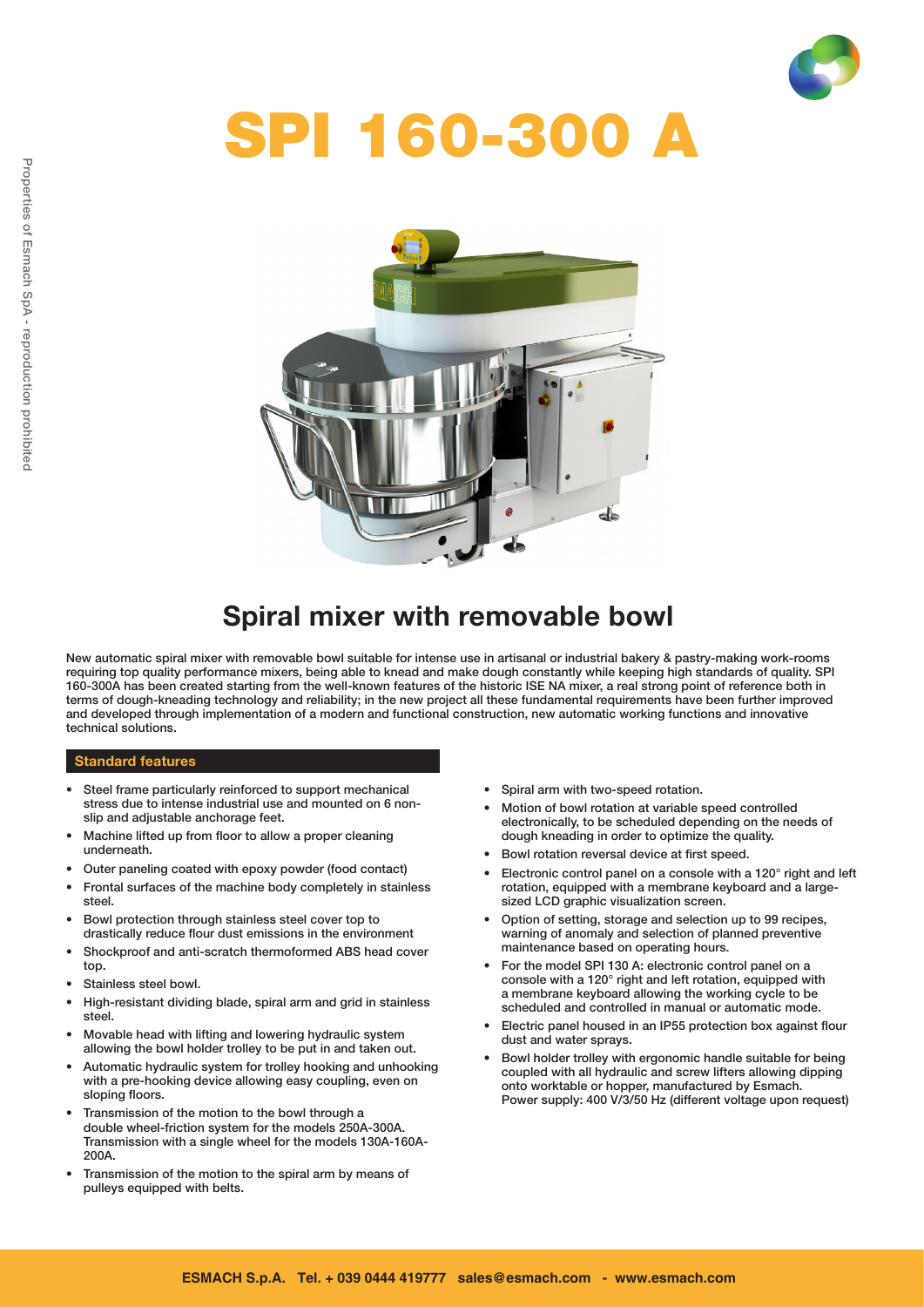

#### Accessories - optionals

Interchangeable additional trolley equipped with bowl. Outer paneling in stainless steel. Detector of real temperature inside the dough kneading with an infrared sensor and visualization on display.

View of the motion transmission to the single-wheel bowl in models 160A-200A.



#### MODELS

| <b>SPI 160 A</b> | Spiral mixer with removable bowl with approx kg. 160 dough capacity (approx kg. 100 flour capacity).<br>Bowl diameter: 899 mm, innovative electronic control panel, variable speed bowl  |
|------------------|------------------------------------------------------------------------------------------------------------------------------------------------------------------------------------------|
| <b>SPI 160 C</b> | Additional trolley with 160 kg removable bowl                                                                                                                                            |
|                  |                                                                                                                                                                                          |
| <b>SPI 200 A</b> | Spiral mixer with removable bowl with approx kg. 200 dough capacity (approx kg. 125 flour capacity).<br>Bowl diameter: 899 mm, innovative electronic control panel, variable speed bowl  |
| <b>SPI 200 C</b> | Additional trolley with 200 kg removable bowl                                                                                                                                            |
|                  |                                                                                                                                                                                          |
| <b>SPI 250 A</b> | Spiral mixer with removable bowl with approx kg. 250 dough capacity (approx kg. 150 flour capacity).<br>Bowl diameter: 1045 mm, innovative electronic control panel, variable speed bowl |
| <b>SPI 250 C</b> | Additional trolley with 250 kg removable bowl                                                                                                                                            |
|                  |                                                                                                                                                                                          |
| SPI 300 A        | Spiral mixer with removable bowl with approx kg. 300 dough capacity (approx kg. 200 flour capacity).<br>Bowl diameter: 1045 mm, innovative electronic control panel, variable speed bowl |
| <b>SPI 300 C</b> | Additional trolley with 300 kg removable bowl                                                                                                                                            |

#### ACCESSORIES - OPTION



LT Dough kneading infrared temperature sensor (for machines leaving the factory site, i.e. assembled in the manufacturing plant only).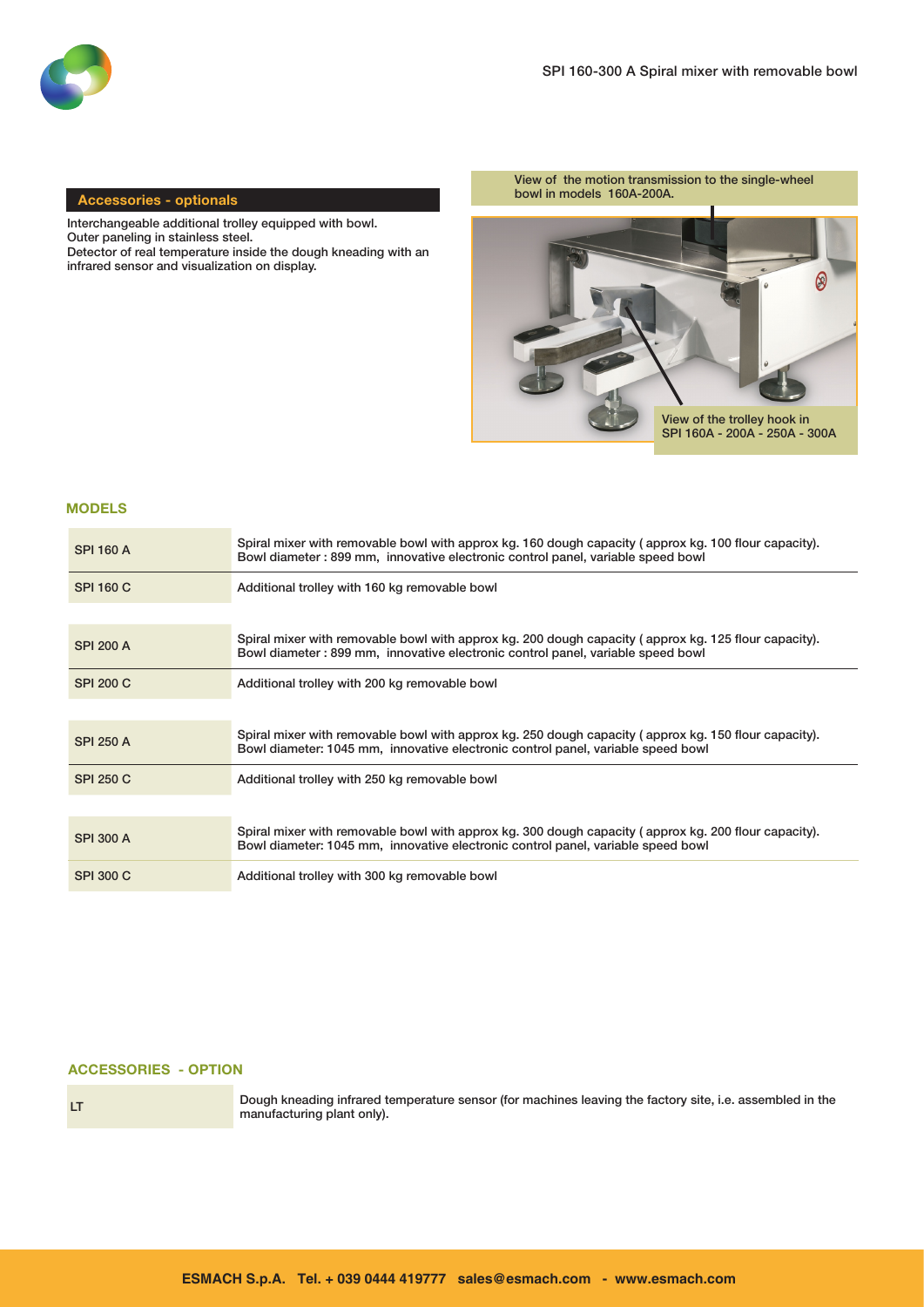





| Compatibilità carrelli per impastatrice a vasca estraibile<br>Trolleys compatibility with removable bowl spiral mixers: |                              |  |     |               |  |  |  |  |  |
|-------------------------------------------------------------------------------------------------------------------------|------------------------------|--|-----|---------------|--|--|--|--|--|
| <b>CARRELLO IN</b><br><b>CARPENTERIA TIPO "B" /</b><br><b>TYPE "B" STEEL TROLLEY</b>                                    | <b>ISE NA</b><br><b>SPIA</b> |  | kg  | Codice / Code |  |  |  |  |  |
| TRASMISSIONE VASCA CON RUOTA DI TRASCINAMENTO / BOWL TRANSMISSION THROUGH RUBBER WHEELS                                 |                              |  |     |               |  |  |  |  |  |
|                                                                                                                         |                              |  | 160 | AF01B000105   |  |  |  |  |  |
|                                                                                                                         |                              |  | 200 | AF01B000106   |  |  |  |  |  |
|                                                                                                                         |                              |  | 250 | AF01B000107   |  |  |  |  |  |
|                                                                                                                         |                              |  | 300 | AF01B000108   |  |  |  |  |  |
| <b>CARRELLO IN</b><br><b>CARPENTERIA TIPO "C" /</b><br>SPI A Hybrid<br><b>TYPE "C" STEEL TROLLEY</b>                    |                              |  | kg  | Codice / Code |  |  |  |  |  |
| TRASMISSIONE VASCA A INGRANAGGI / BOWL TRANSMISSION THROUGH GEARWHEEL                                                   |                              |  |     |               |  |  |  |  |  |
|                                                                                                                         |                              |  |     | AF01B000204   |  |  |  |  |  |
|                                                                                                                         |                              |  | 200 | AF01B000203   |  |  |  |  |  |
|                                                                                                                         |                              |  | 250 | AF01B000202   |  |  |  |  |  |
|                                                                                                                         |                              |  | 300 | AF01B000201   |  |  |  |  |  |

For customers in possession of old cast iron trolleys (ISE C) with bowl gearwheel transmission